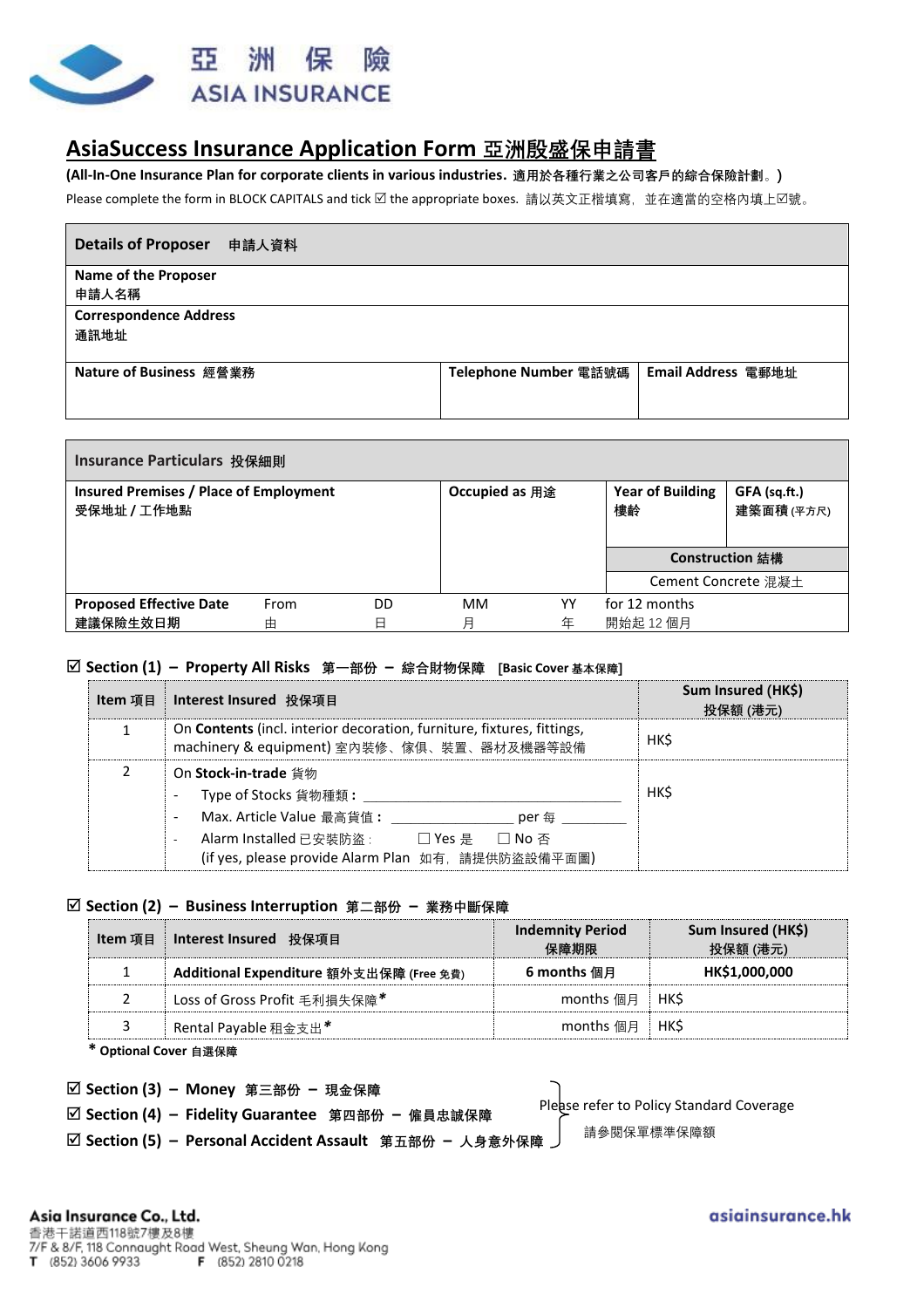

## **Section (6) – Public Liability Insurance 第六部份 – 公眾責任保障 [Optional Cover 自選保障]**

Estimated annual turnover 估計每年營業額 **:** HK\$\_\_\_\_\_\_\_\_\_\_\_\_\_\_\_\_\_\_\_\_\_\_

Limit of Indemnity 最高賠償額 **: HK\$10,000,000** any one event 每宗事故

### **Section (7) – Employees' Compensation Insurance 第七部份 – 僱員補償保障 [Optional Cover 自選保障]**

1. Please provide the following information [Please provide a copy of latest wageroll (e.g. latest MPF contribution records, financial statements, tax returns or other relevant documents), of employee(s)] : 請提供以下資料 [請提供僱員的最新收入的副本(例如最新的強積金供款記錄、財務報表、報稅表或其他有關文件)] **:**

| <b>Occupation of Employee(s)</b><br>by Categories<br>僱員工作類別 | Number of<br><b>Employees</b><br>僱員人數 | <b>Estimated Total</b><br><b>Annual Earnings*</b><br>估計全年收入*<br>(HK\$)(港元) | <b>Temporarily working</b><br>abroad<br>須在海外工作 | <b>Part Time</b><br>兼職        | <b>Office</b><br>use<br>only |
|-------------------------------------------------------------|---------------------------------------|----------------------------------------------------------------------------|------------------------------------------------|-------------------------------|------------------------------|
|                                                             |                                       |                                                                            | Yes 是 □ No 否<br>П                              | □ Yes 是 □ No 否                |                              |
|                                                             |                                       |                                                                            | Yes 是 □ No 否<br>П                              | Yes 是 □ No 否<br>$\Box$        |                              |
|                                                             |                                       |                                                                            | П                                              | Yes 是 □ No 否 ┃ □ Yes 是 □ No 否 |                              |
|                                                             |                                       |                                                                            | Yes 是 □ No 否<br>П                              | □ Yes 是 □ No 否                |                              |
| Total 缩缩·                                                   |                                       |                                                                            |                                                |                               |                              |

**Total 總額 :**

**\* Earnings include salaries, commissions, bonuses, overtime, allowance, etc., in accordance with the Employees' Compensation Ordinance (Cap. 282 of the Laws of Hong Kong). 根據《僱員補償條例》(香港法例第 282 章),收入包括薪金**、**佣金**、**獎金**、**加班費**、**津貼等。**

| 2.  | Other Important Information 其他重要資料                                                                                                                                                                                                                                                                                                                                                                                                                                           |  |  |  |  |  |  |
|-----|------------------------------------------------------------------------------------------------------------------------------------------------------------------------------------------------------------------------------------------------------------------------------------------------------------------------------------------------------------------------------------------------------------------------------------------------------------------------------|--|--|--|--|--|--|
| Α.  | Do you want the Geographical Area of the Policy to be extended to apply outside Hong Kong in respect of employees<br>working temporarily abroad? 是否需要擴展保障僱員暫時在香港以外範圍工作之僱主責任?<br>□ No 否 □ Yes 是                                                                                                                                                                                                                                                                               |  |  |  |  |  |  |
|     | (please state Geographical Area   請列明地區範圍  _______________________________                                                                                                                                                                                                                                                                                                                                                                                                   |  |  |  |  |  |  |
| IB. | Is there any family member included in the above employee list? 上述僱員是否包括與僱主同住之家屬?                                                                                                                                                                                                                                                                                                                                                                                            |  |  |  |  |  |  |
| C.  | Does any work carried out by the employees involve 僱員進行的工作是否涉及:<br>any work on ships, chemical works, off-shore structures, oil or gas refineries? 任何有關船舶、化學工程、海上建<br>i)<br>築、石油和天然氣煉油廠的工作?<br>ii) work at a height above 9 metres or underground? 在 9 米以上或地下工作?<br>iii) use, handle, store or transport any hazardous substances such as toxic chemicals, explosive substances, gases,<br>asbestos, radioactive substance? 使用、處理、儲存或運輸任何有毒物質, 如有毒化學品、爆炸性物質、氣體、石棉、<br>放射性物質? |  |  |  |  |  |  |
| D.  | Do you plan to increase the number of the employees substantially or add different occupations in a short period<br>of time? 閣下打算在短時間內大幅增加僱員人數或增加不同工作類別嗎?                                                                                                                                                                                                                                                                                                                    |  |  |  |  |  |  |
| E.  | i) Are you at present insured by another insurance company for Employee's Compensation Insurance? 閣下現在<br>是否已投保僱員補償保險?<br>□ No 否 □ Yes 是 (please state name of the company 請列明保險公司名稱 _________<br> ii) Had any such proposal or renewal ever been declined or withdrawn? 該投保或續保曾否被拒絕或撤回?<br>□ No 否 □ Yes 是 (please state 請列明                                                                                                                                                 |  |  |  |  |  |  |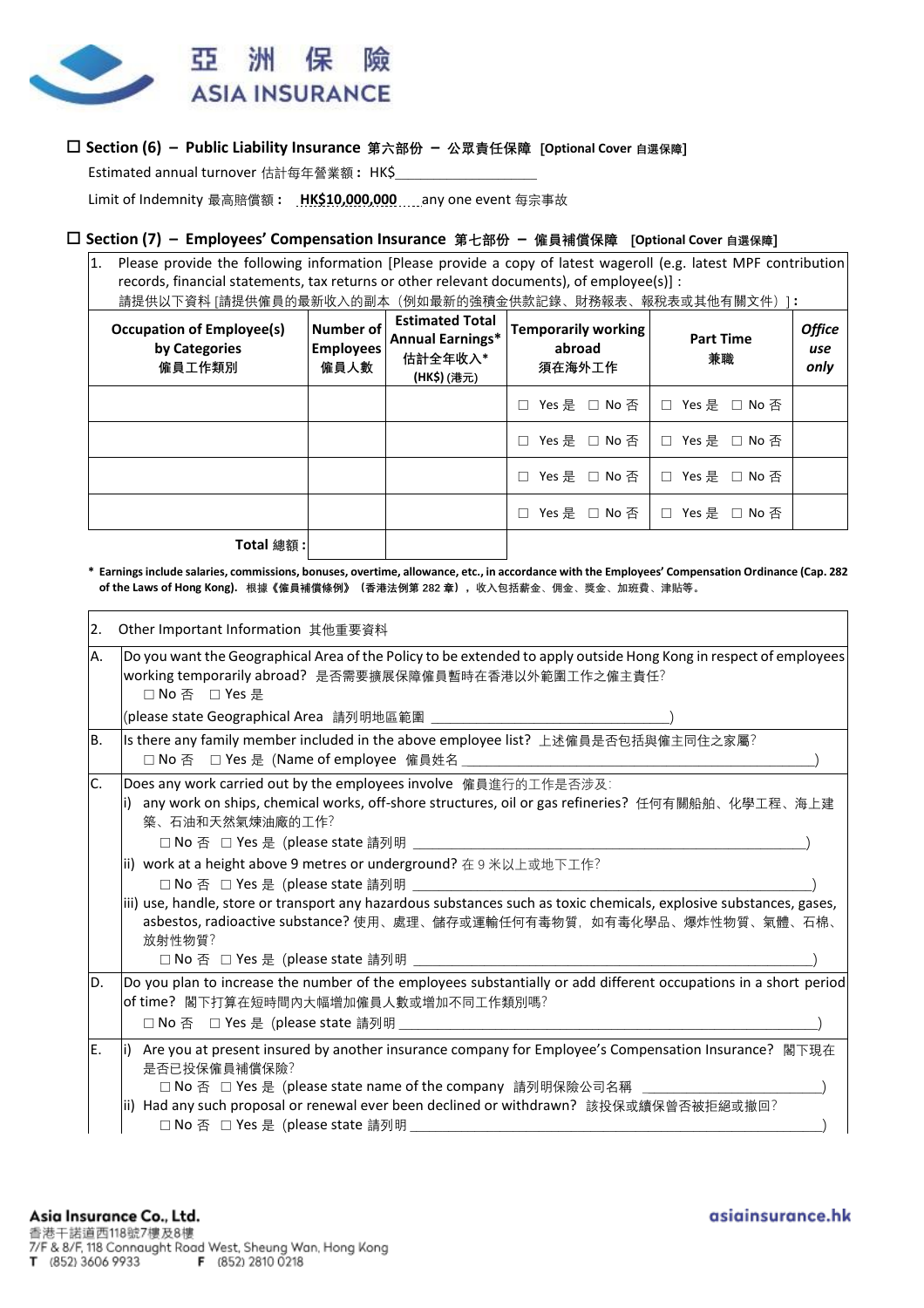

- iii) Has an increased rate been required? 曾否被提高保率? □ No 否 □ Yes 是
- 3. Claims And Related Details Under Employees' Compensation Insurance 僱員補償保障索賠和相關記錄

Please provide the claim history for the past 3 years 請提供過去 3 年的索賠記錄 **:** [Note: Employer shall make request on the previous insurers for providing written evidence of such records.] [注意**:** 僱主須向先前投保的保險公司要求提供相關記錄的書面證明。]

| <b>Accident</b><br>Year |                     | Paid Claim(s)<br>(including partial claim payment)<br>已支付的索賠<br>(包括部份已支付的索賠) |                     | <b>Outstanding Claim(s)</b><br>未支付的索賠 | <b>Total for the Year</b><br>全年總計 |                          |
|-------------------------|---------------------|------------------------------------------------------------------------------|---------------------|---------------------------------------|-----------------------------------|--------------------------|
| 意外年份                    | No. of Case<br>意外次數 | Amount (HK\$)<br>金額 (港元)                                                     | No. of Case<br>意外次數 | Amount (HK\$)<br>金額 (港元)              | No. of Case<br>意外次數               | Amount (HK\$)<br>金額 (港元) |
|                         |                     |                                                                              |                     |                                       |                                   |                          |
|                         |                     |                                                                              |                     |                                       |                                   |                          |
|                         |                     |                                                                              |                     |                                       |                                   |                          |

### **Please answer the following questions 請回答以下問題 :**

| $\mathbf{1}$ . | Have you been refused insurance or have had any special terms and conditions imposed<br>on your insurance by an insurer?<br>閣下曾否被任何保險公司拒絕受保相關的保險產品或附加任何特別條款? | □ Yes 문            | □ No 否 |
|----------------|--------------------------------------------------------------------------------------------------------------------------------------------------------------|--------------------|--------|
| 2.             | During the past 3 years, have you ever sustained any loss, whether insured or not, for<br>any of the risk proposed to be covered by this insurance?          | □ Yes 문            | □ No 否 |
| 3.             | 閣下在過去 3 年內,曾否就有關此保險所列之保障蒙受損失,不論該損失曾獲得賠償與否?<br>Are the Insured Premises not solely occupied by you?<br>閣下是否並非上述受保地址之唯一佔用者?                                    | □ Yes 是            | □ No 否 |
| 4.             | Do you undertake any manufacturing/alteration/repairing process in connection with<br>your business, either at the Insured Premises or elsewhere?            | □ Yes 是            | □ No 否 |
| 5.             | 閣下是否在受保地址內或其他地點進行任何與經營業務有關之生產、改裝或修理等工序?<br>Any illegal/unauthorized structure is built in the Insured Premises?<br>受保地址是否有任何違例建築物?                           | □ Yes 류            | □ No 否 |
|                | If any answer is "Yes", please provide details 如以上任何一項之答案為「是」, 請提供資料:                                                                                        |                    |        |
|                | Enclosed the copy of 隨本申請書附上副本文件: □ Business Registration 商業登記<br>П.                                                                                         | Alarm Plan 防盜設備平面圖 |        |

□ Renewal Notice 續保通知書 □ Claim Details 索償詳細記錄

\_\_\_\_\_\_\_\_\_\_\_\_\_\_\_\_\_\_\_\_\_\_\_\_\_\_\_\_\_\_\_\_\_\_\_\_\_\_\_\_\_\_\_\_\_\_\_\_\_\_\_\_\_\_\_\_\_\_\_\_\_\_\_\_\_\_\_\_\_\_\_\_\_\_\_\_\_\_\_\_\_\_\_\_\_\_\_\_\_\_\_\_\_\_\_\_\_\_\_\_\_\_

Remarks 備註 **:**

### **DECLARATION 聲明**

I/We declare that:

- 1. I/We understand that this insurance will not be effective unless this Application Form has been officially accepted by Asia Insurance Co., Ltd. ("the Company").
- 2. I/We understand that this Application Form is not a contract of insurance. I/We shall refer to the Policy for details of the insurance coverage, exclusions and other terms and conditions.
- 3. I/We understand and agree that in the event there is any material change in the answers to the questions contained in this Application Form prior to the effective date of the proposed insurance or any time during the Period of Insurance, I/we will immediately notify the Company in writing for further review and approval.
- 4. I/We warrant the above Estimated Total Annual Earnings made by us or on our behalf are true and complete for all

## Asia Insurance Co., Ltd.

asiainsurance.hk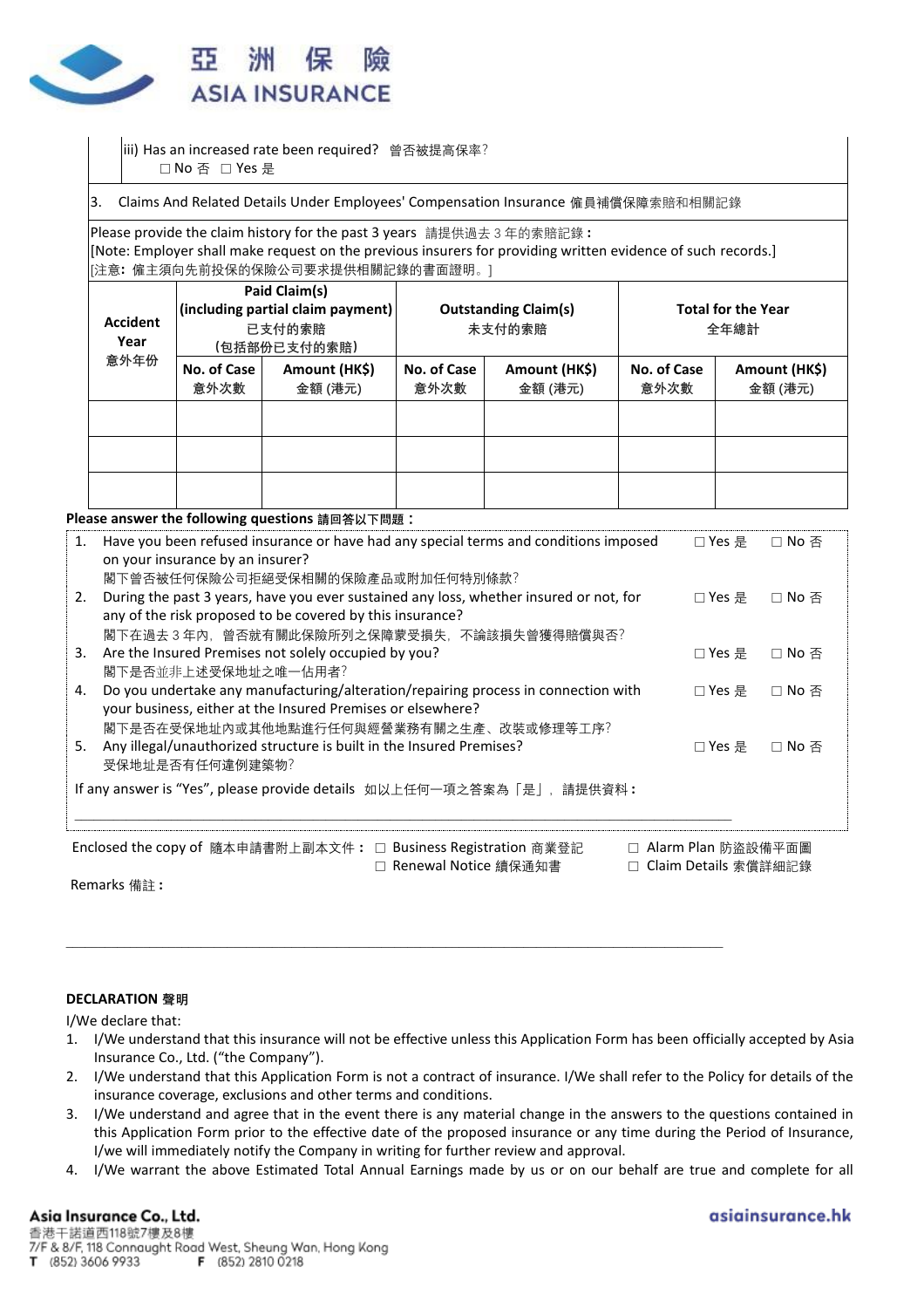

employees within the scope of Employees' Compensation Ordinance (Cap. 282 of the Laws of Hong Kong). Under declaration of the Estimated Total Annual Earnings may invalidate the insurance.

- 5. I/We agree to keep a proper salaries and wages record and to render at the end of each Period of Insurance a statement in the form required by the Company of all salaries and wages actually paid and to pay premium on any salaries and wages paid in excess of the amount estimated above.
- 6. All the above statements and particulars which I/we have read over and checked are true, that I/we have not suppressed, mis-represented or mis-stated any material fact, and I/we agree that this Application Form and Declaration shall be the basis of the contract between me/us and the Company.
- 7. The authorised person who signs on behalf of the Proposer further confirms to the Company that he or she is authorised to do so.
- 8. I/We confirm having read and understood the Company's Personal Information Collection Statement as accompanied with this Application Form.

我/我們謹此聲明:

- 1. 我/我們明白此申請書需待亞洲保險有限公司 (「亞洲保險」)批核,接納此申請書後方可生效。
- 2. 我/我們明白此申請書並不是保險合約。詳細保障範圍,承保條款及不承保事項概以亞洲保險之保單為準。
- 3. 我/我們明白並同意,在保單生效前或保單期限內,若此申請書內填報之資料有任何重要改變,必須立刻通知亞洲保險以作批核及接 納。
- 4. 我/我們保證上述根據《僱員補償條例》(香港法例第 282 章) 所申報之估計全年收入均屬真確及完整。如少報全年總收入,可能導致 保單失效。
- 5. 我/我們同意妥善保存薪金及工資記錄,並在保險期限屆滿時依照亞洲保險所要求的報表格式申報實際之所有薪金及工資,並支付因 超過上述估計的薪金及工資而須加收之保費。
- 6. 我/我們已經閱讀及核實在此申請書內所填報的所有陳述和詳情均屬真確,我/我們並無隱藏虛報或歪曲任何事實,我/我們同意此申 請書及聲明作為我/我們與亞洲保險訂立契約之基礎。
- 7. 代表申請人簽署的獲授權人員須向亞洲保險確認他/她已獲該法人團體授權。
- 8. 我/我們確認已閱讀及明白隨本申請書附上有關亞洲保險的收集個人資料聲明。

Signature with Company Chop of Proposer 申請人簽署及蓋章

Name and Position 姓名及職位

### **Asia Harvest Insurance Agency Limited**

Date Name of Licensed Insurance Agent / Broker 日期 持牌保險代理人 / 經紀名稱

**Completion of this Application Form does not imply acceptance of insurance cover by Asia Insurance Co., Ltd. 完成填報此申請書,並不代表亞洲保險有限公司已接受投保申請。** *(2019 10)*

asiainsurance.hk